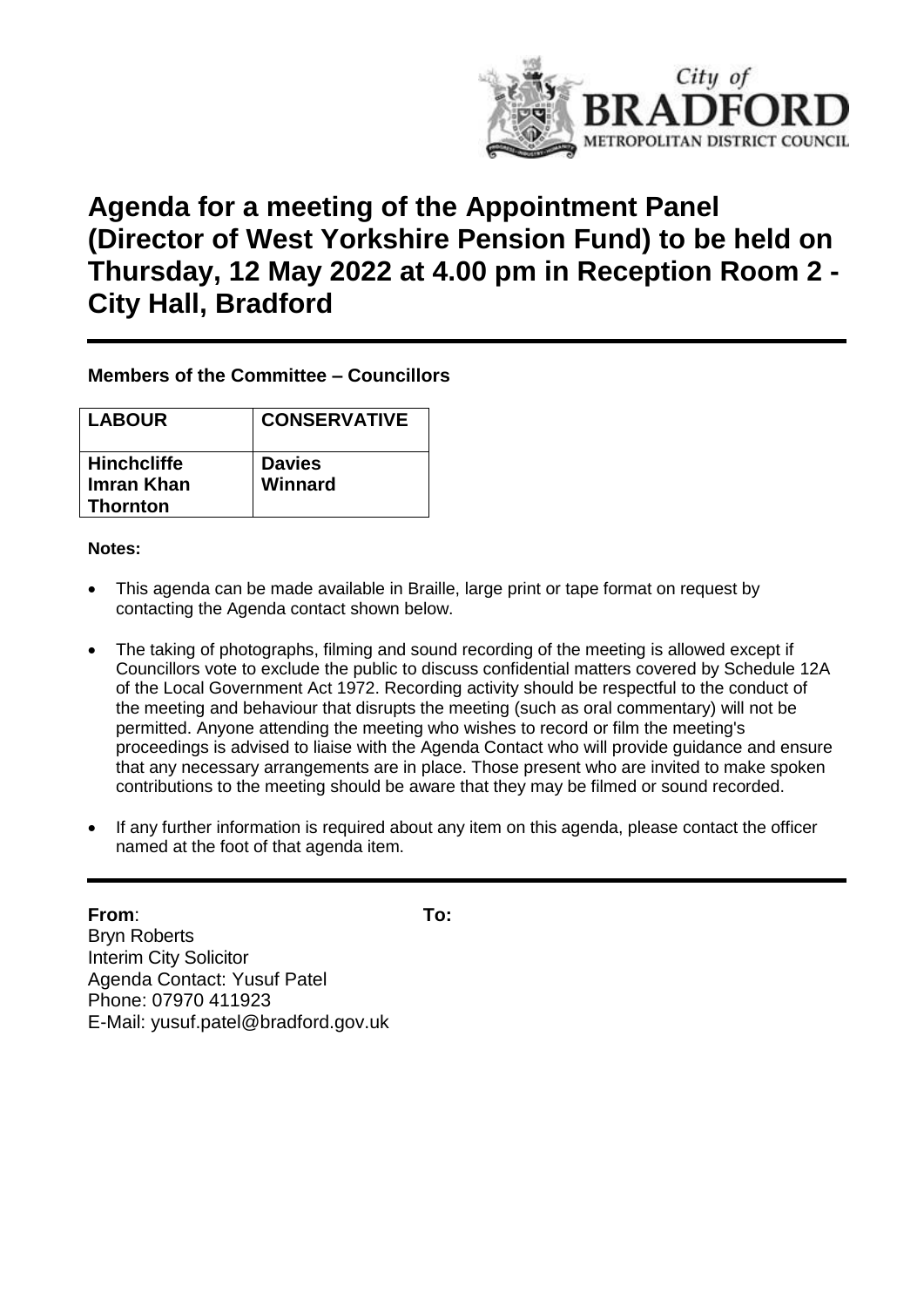### **A. PROCEDURAL ITEMS**

#### **1. DISCLOSURES OF INTEREST**

(Members Code of Conduct - Part 4A of the Constitution)

To receive disclosures of interests from members and co-opted members on matters to be considered at the meeting. The disclosure must include the nature of the interest.

An interest must also be disclosed in the meeting when it becomes apparent to the member during the meeting.

*Notes:*

- *(1) Members may remain in the meeting and take part fully in discussion and voting unless the interest is a disclosable pecuniary interest or an interest which the Member feels would call into question their compliance with the wider principles set out in the Code of Conduct. Disclosable pecuniary interests relate to the Member concerned or their spouse/partner.*
- *(2) Members in arrears of Council Tax by more than two months must not vote in decisions on, or which might affect, budget calculations, and must disclose at the meeting that this restriction applies to them. A failure to comply with these requirements is a criminal offence under section 106 of the Local Government Finance Act 1992.*
- *(3) Members are also welcome to disclose interests which are not disclosable pecuniary interests but which they consider should be made in the interest of clarity.*
- *(4) Officers must disclose interests in accordance with Council Standing Order 44.*

#### **2. INSPECTION OF REPORTS AND BACKGROUND PAPERS**

(Access to Information Procedure Rules – Part 3B of the Constitution)

Reports and background papers for agenda items may be inspected by contacting the person shown after each agenda item. Certain reports and background papers may be restricted.

Any request to remove the restriction on a report or background paper should be made to the relevant Strategic Director or Assistant Director whose name is shown on the front page of the report.

If that request is refused, there is a right of appeal to this meeting.

Please contact the officer shown below in advance of the meeting if you wish to appeal.

(Yusuf Patel – 07970 411923)